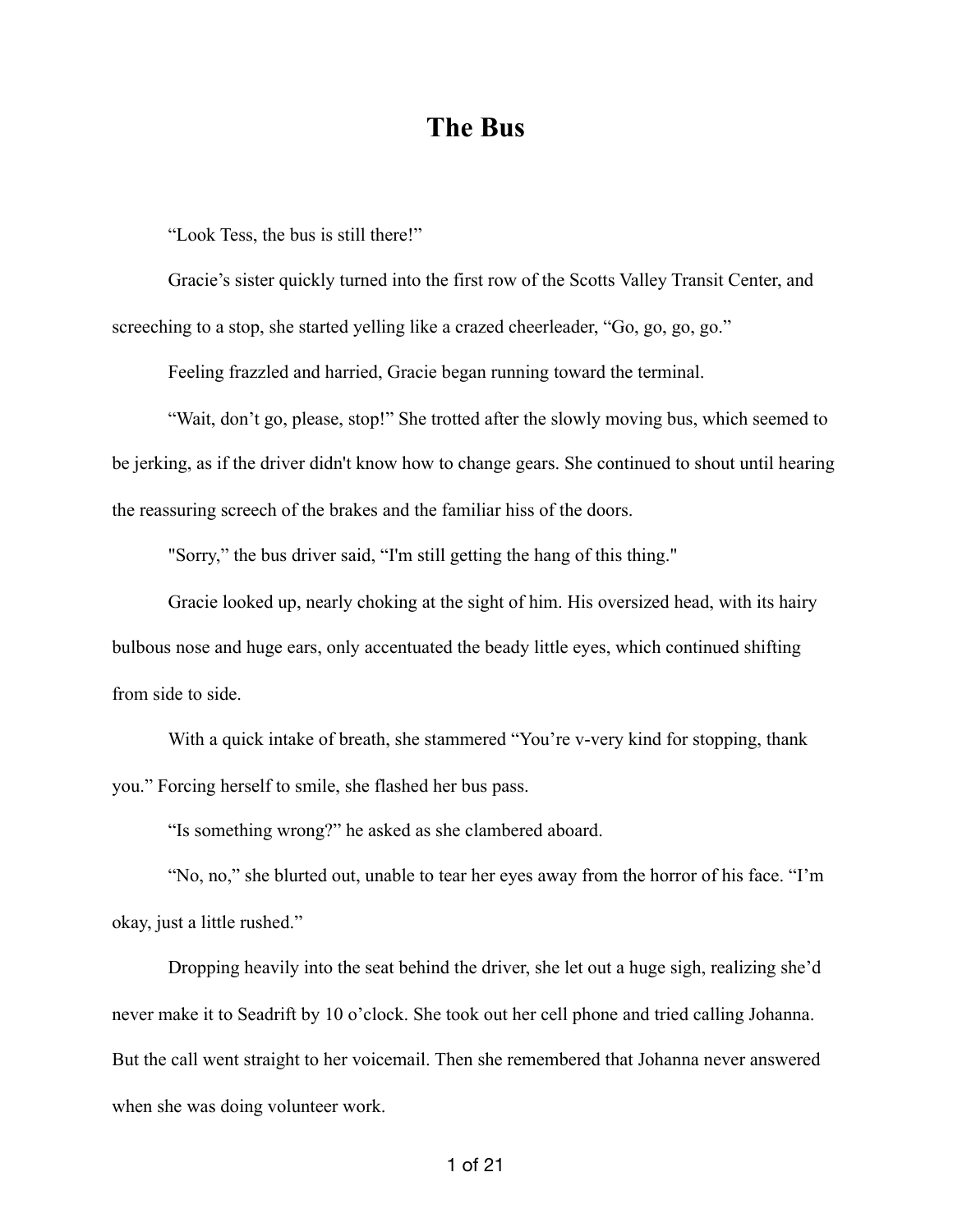As she was putting her cell phone away she sensed that the guy across from her was staring. When she stared back, the coward quickly looked away. Expecting him to be ugly and obnoxious, she was surprised to find him interesting, in a severe way, with his white skin and jetblack hair. As Gracie continued looking at him, he slowly turned his head, his eyes locking into hers, causing her to shudder at the unearthly smile frozen on his face, detached, devoid of feeling. She grabbed her bag and pretended to be busily engaged in searching for something inside.

"I think I know you," she heard him say in a deep, attractive voice.

Continuing to rummage through her bag she pretended not to hear him.

"No, no, I don't know you," he added, shaking his head, "but I've seen you... you're one of those college students from that Sentinel article, the one about a group called Campus Volunteers of America, right?"

Being so fascinated by the contrast between the sound of his voice and the way he looked, Gracie barely heard his question.

"Miss..?"

"Uh, I'm sorry. What was that?"

"The article, the one about CVA, wasn't that you?"

"I don't think so."

 "But I remember seeing a picture of you." He paused, staring at her, his handsome face warm and engaging now. "You're even more beautiful in person, do you know that?"

 She laughed uncomfortably. "Uh, yeah, thanks." His speech didn't match the way he looked at all, with his Mohawk style haircut, black leather jacket, black jeans, and dark blue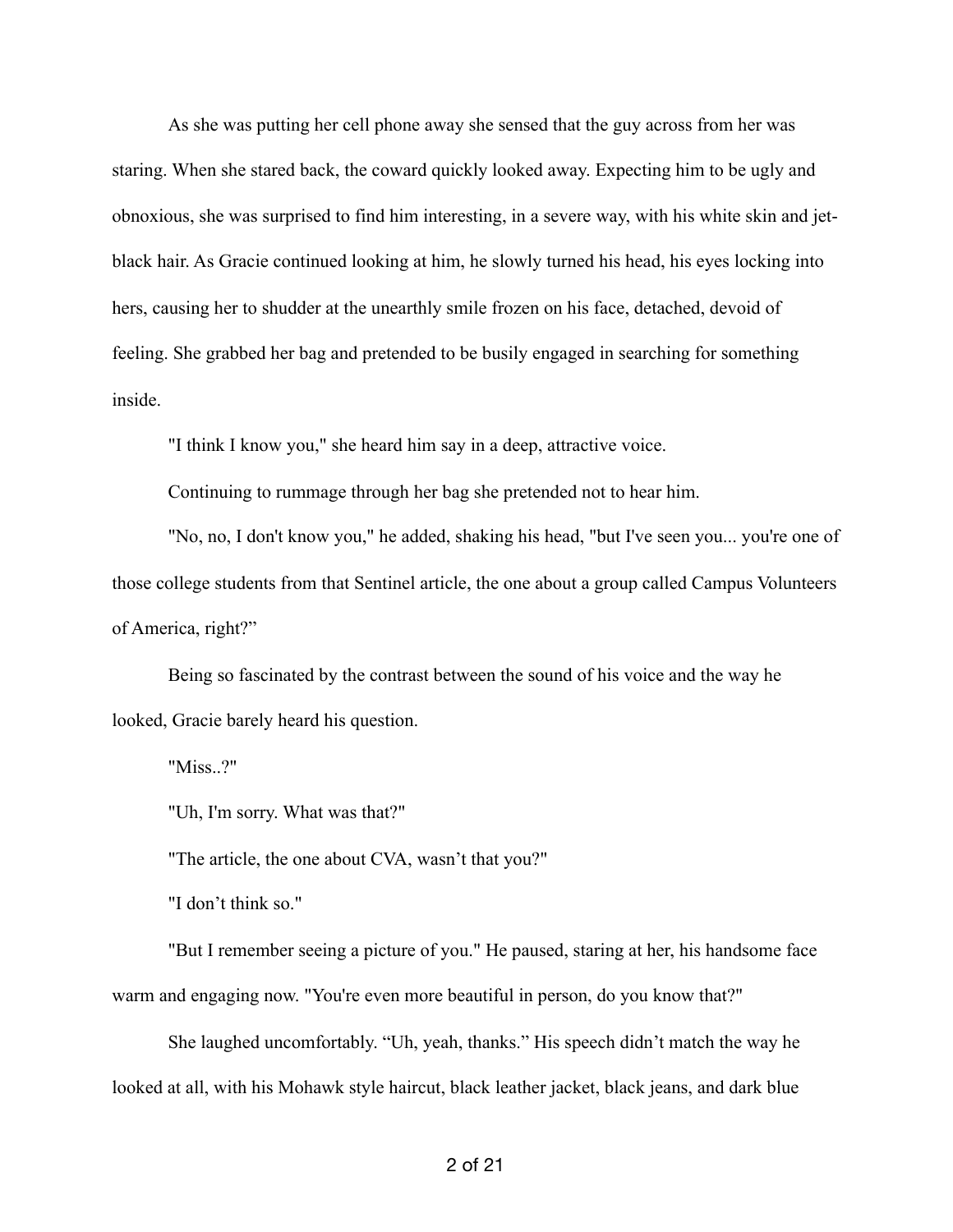tennis shoes. He sounded as smooth as a movie actor. And the more he talked, the more Gracie felt his deep voice sinking in, breaking down her resistance.

"... and you go to hospitals and health clinics and nursing homes, feeding the homeless, helping the needy," he continued as if arguing the case for her sainthood.

"You're very kind, but I'm really not that..."

"I'd wager you're going to help somebody right now, isn't that right?"

"I'm going to Seadrift."

"Seadrift?"

"Yeah, it's an old folks home over on 17th."

"I knew you were on some kind of mission of mercy."

"Right, you're just trying to be funny now." She laughed softly.

"No I'm not. Besides, your uniform gives you away."

She thought the light blue uniform made her look like a blond nurse in a cheap porn movie.

 "There's nothing for you to be ashamed of, you know," he said softly as if he knew what she was thinking. "What do you do in a place like that anyway?"

"Oh we just try to help out where we can, visiting the residents, talking with them. My

friend Johanna even sings to them, she's pretty good on the guitar and..."

"So you and your friend do it together?"

"Sometimes... Like today we're going to visit the ex-mayor."

"You've never met him before?" Gracie was confused by the look of consternation on the young man's face as he stared at her.

"Well I was supposed to meet him last week but I never made it over to Seadrift."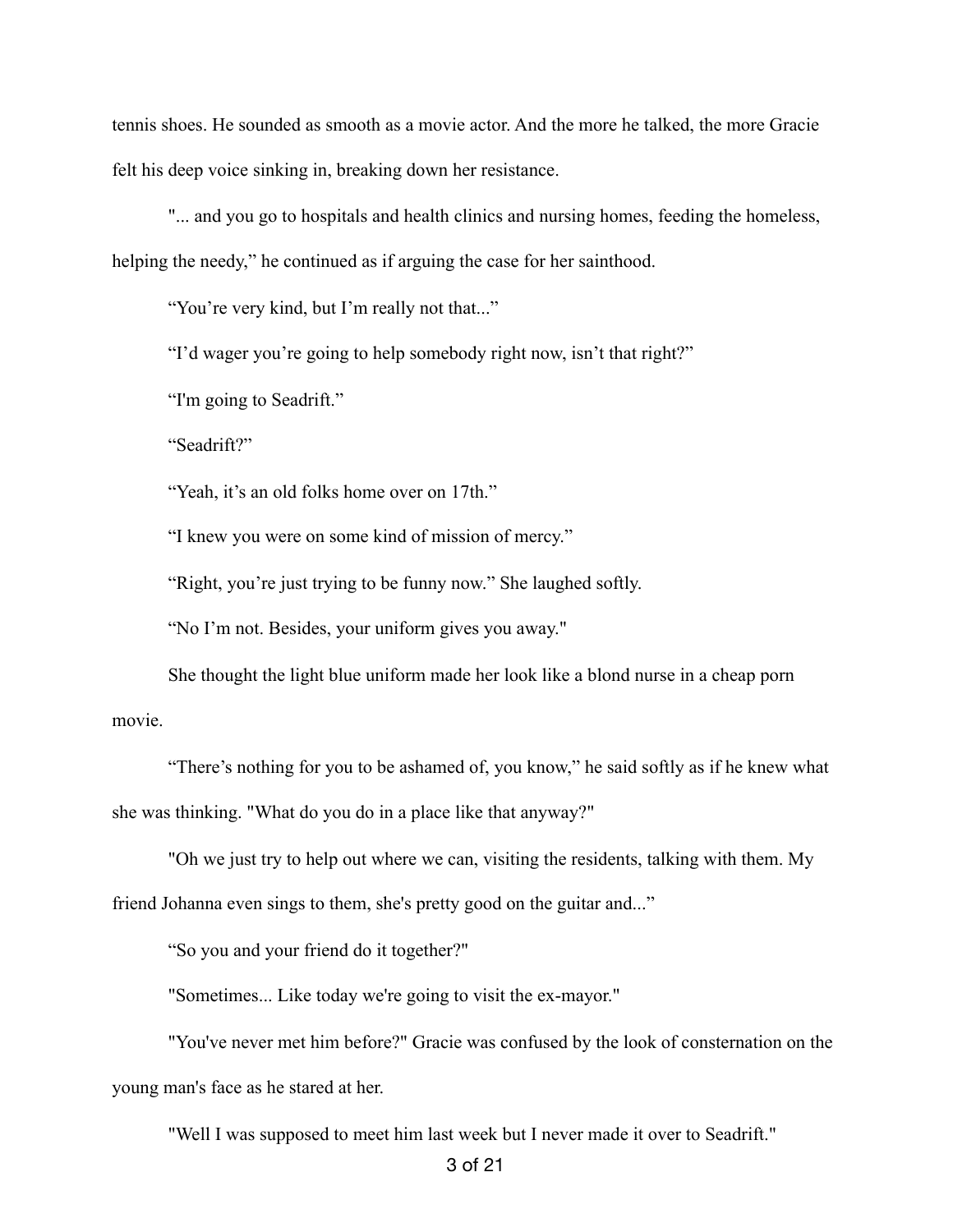He suddenly frowned, shaking his head slowly. "You need to change your plans then."

"What? Change my plans? Are you serious?"

"That place is dangerous, the people are all sick and demented... You need to change your plans."

"Why are you telling me this?" Gracie asked, puzzled.

"Because I like you. I know, I know, we just met. But it's true, I like you. Can't you go someplace else?"

"No I can't. I've been going to Seadrift for a couple of months now and I don't think it's very nice to say the people are sick and demented."

"Sorry, but it's true, and the mayor is the worst."

"You must be thinking of somebody else," Gracie said, "Johanna never mentioned that about him."

"That's probably because she only just met him."

"And how do you know him so well?"

He paused, his eyes cast down, a look of sadness darkening his features. "He's my dad." "Your dad? Really?"

"Yes, that's how I know him so well. And that's why I'm warning you to steer clear of him."

He came over and sat next to her. Taking her hand in his, his eyes moist and glistening. "Don't get me wrong, I love my dad, I really do, but he's been causing a lot of problems recently and I wouldn't want to see you get too involved with him."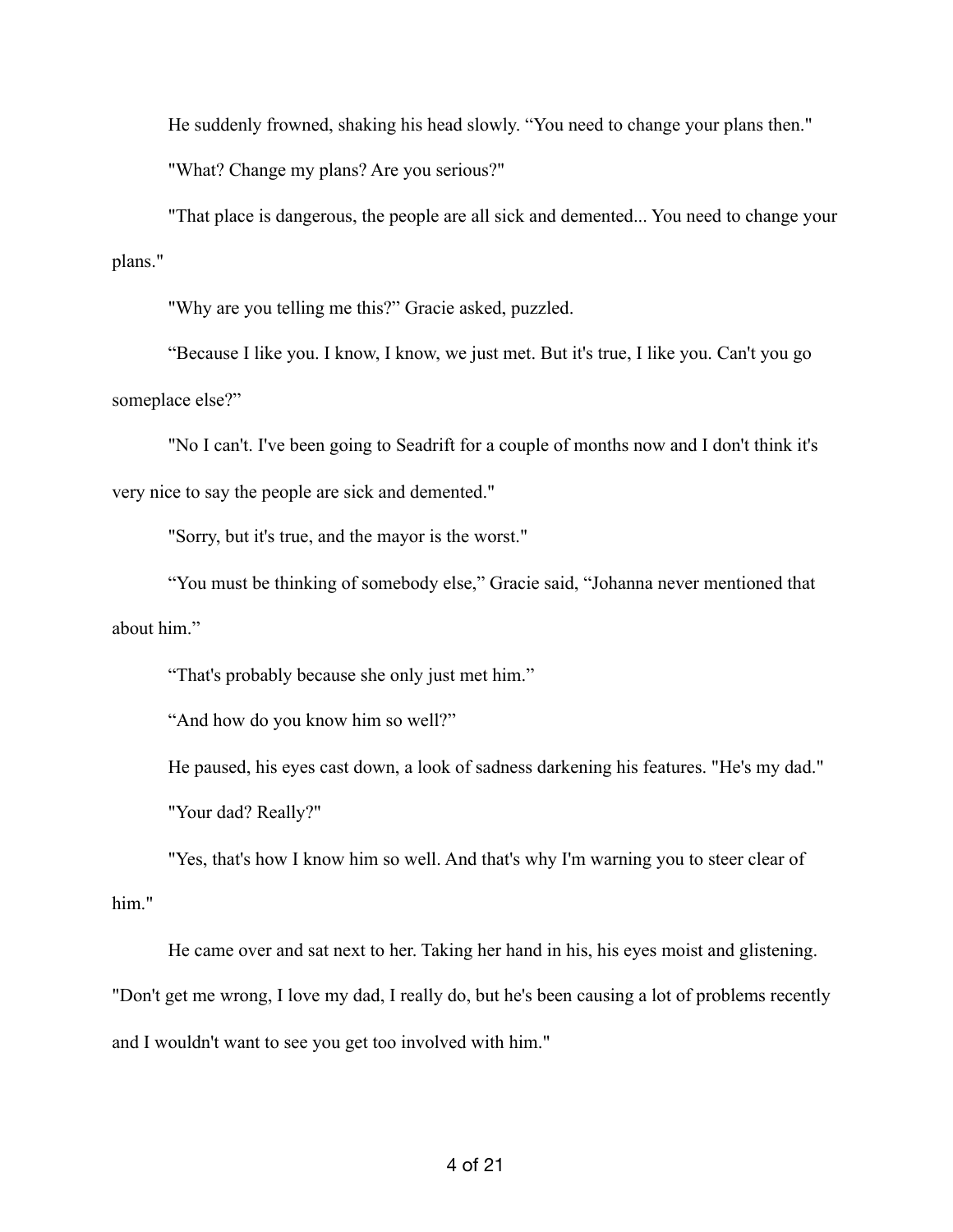Gracie was amazed that she was suddenly sitting on the bus holding hands with someone who had been a complete stranger only minutes before. And yet there was something about him that made it seem alright, natural and inevitable. He felt like a soul mate.

"Maybe Johanna and I can help your dad," she said soothingly. "Johanna is the sweetest person in the world and if anybody can make him feel better, it's her. Why don't you come with me? I bet he'd love to see you."

"No, I can't, it makes me sad to see him like he is now."

Gracie patted his hand. "I'm so sorry, that must be really hard."

 Suddenly he let go of her hand. "Tell him he needs to pack up and come home now." He shot the words out angrily, his sudden mood change seeming bizarre in the extreme.

Gracie laughed nervously. "You're joking, right? He just checked into Seadrift."

 But instead of responding, the stranger cocked his head slightly, his attention seeming to be captured by something else. Then his face altered completely, becoming expressionless, his eyes staring past her. Gracie could tell it was zombie time again.

"Why did you make me say that?" he muttered, continuing to stare right through her.

"Say what?" she asked, confused.

"No... I'm not listening to you anymore," he hissed. His eyes were completely out of focus now, rolling up, about to disappear into the top of his skull. "I'm leaving you."

"Are you alright?" she asked in alarm.

 "What?" he exclaimed, as if he were being dragged back into the world from someplace else.

"It looked like you were getting sick or something."

"Sorry."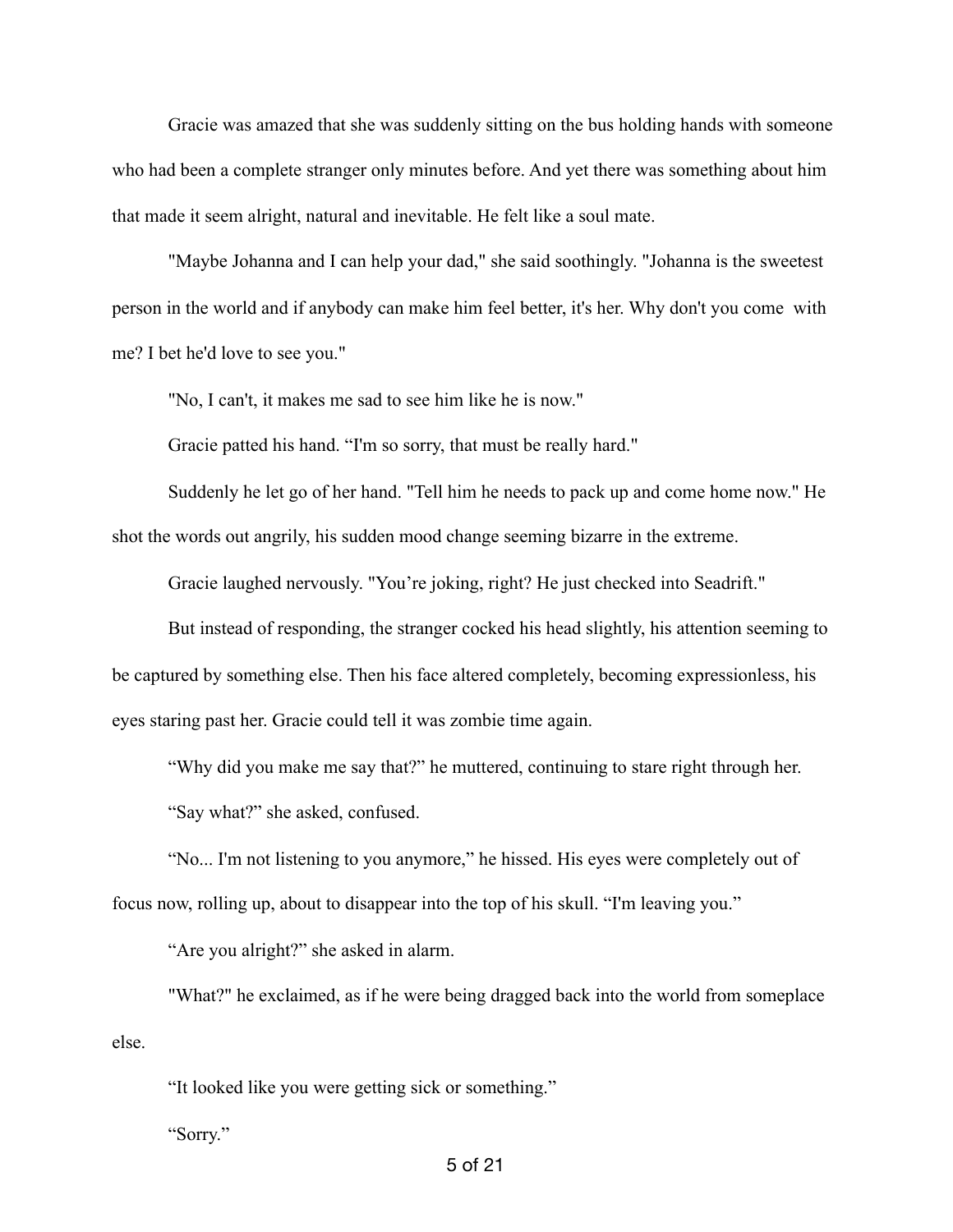"Should we call a doctor?"

"No, no, I'm fine."

"Are you sure? You could be having a seizure."

"It's just a condition I have, it's under control. I'm all yours now. I hope I haven't upset you."

But it was upsetting, he obviously had some kind of mental problem. He could even be

dangerous. Standing up, Gracie quickly said, "Okay, driver, I'll get off at the next stop, thanks."

The guy in black was quietly staring at her, his face marked by a look of complete

disappointment. "Can't you stay a little longer? I have more to tell you."

"Sorry, I need to go, Seadrift's just around the corner."

"Okay, but you better tell dad that Krause knows where he is." He looked at her and winked as if he had just shared some kind of secret with her.

"Krause...?"

"Krause, that's right."

"Your name is Krause?"

"Not me, you idiot, I'm Jake. Krause is my boss."

The driver laughed, deep and hollow, bringing the bus to a jerky stop.

Quickly stepping off the bus, Gracie was glad to be getting away and out into the fresh air. *What the hell was that all about?* she wondered as she watched the bus slowly disappear down the street.

And then, checking the time on her phone, she bolted. "Shit, I'm totally late. Johanna will have a fit!"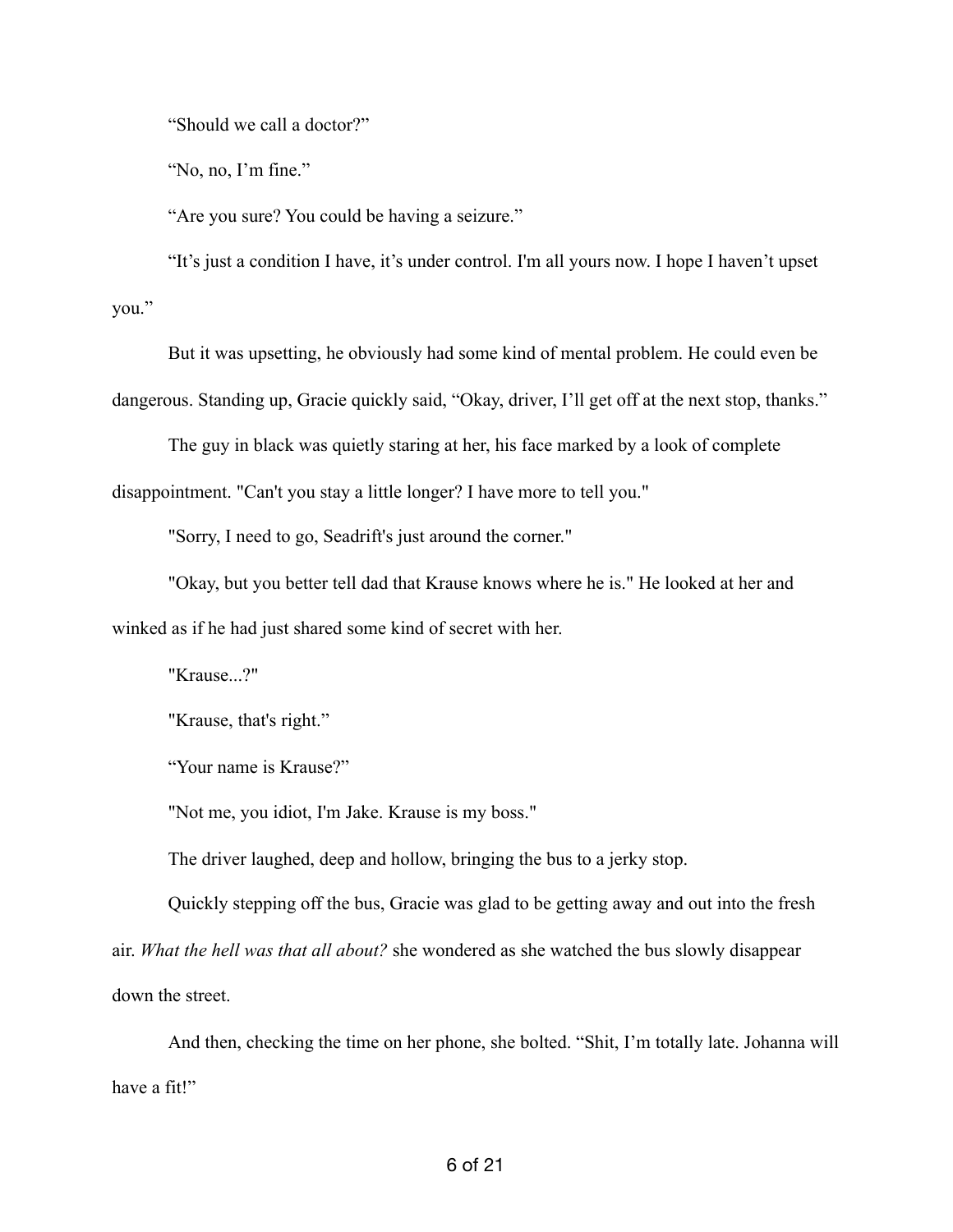## **The Mayor**

Gracie bounded up the front steps of Seadrift, flying through the glass entry doors, veering to the right, racing down the corridor, bobbing, weaving, barely managing to avoid the wheel chairs, equipment, and disoriented residents cluttering the hallway, and finally banging into the reception desk with a loud thump as she came to a screeching stop. Startled by Gracie's sudden arrival, the lady behind the desk let out a muffled scream, her pile of badly dyed blond hair collapsing unceremoniously, making her look like a lopsided overweight mannequin. Gracie stood panting in front of her.

 "What are you doing?" the fat lady yelled, standing up to meet her adversary. "You nearly gave me a goddamned heart attack!" Her scowl, pinching a once pretty face, gave the impression of someone perpetually dissatisfied. Bits of food were clinging to her blouse, intercepted by, and prominently resting on her huge breasts.

 "Sorry, but I'm late," Gracie gasped. "Can you tell me where mister Diamond is staying?" "Who the hell are you?"

"Don't you remember? I've been coming here every weekend. My name is Grace Sheffield, with CVA." Gracie stared at the receptionist's name-tag, which read, Elizabeth McConnell, RN. Betty the Bitch, that's what Johanna called her.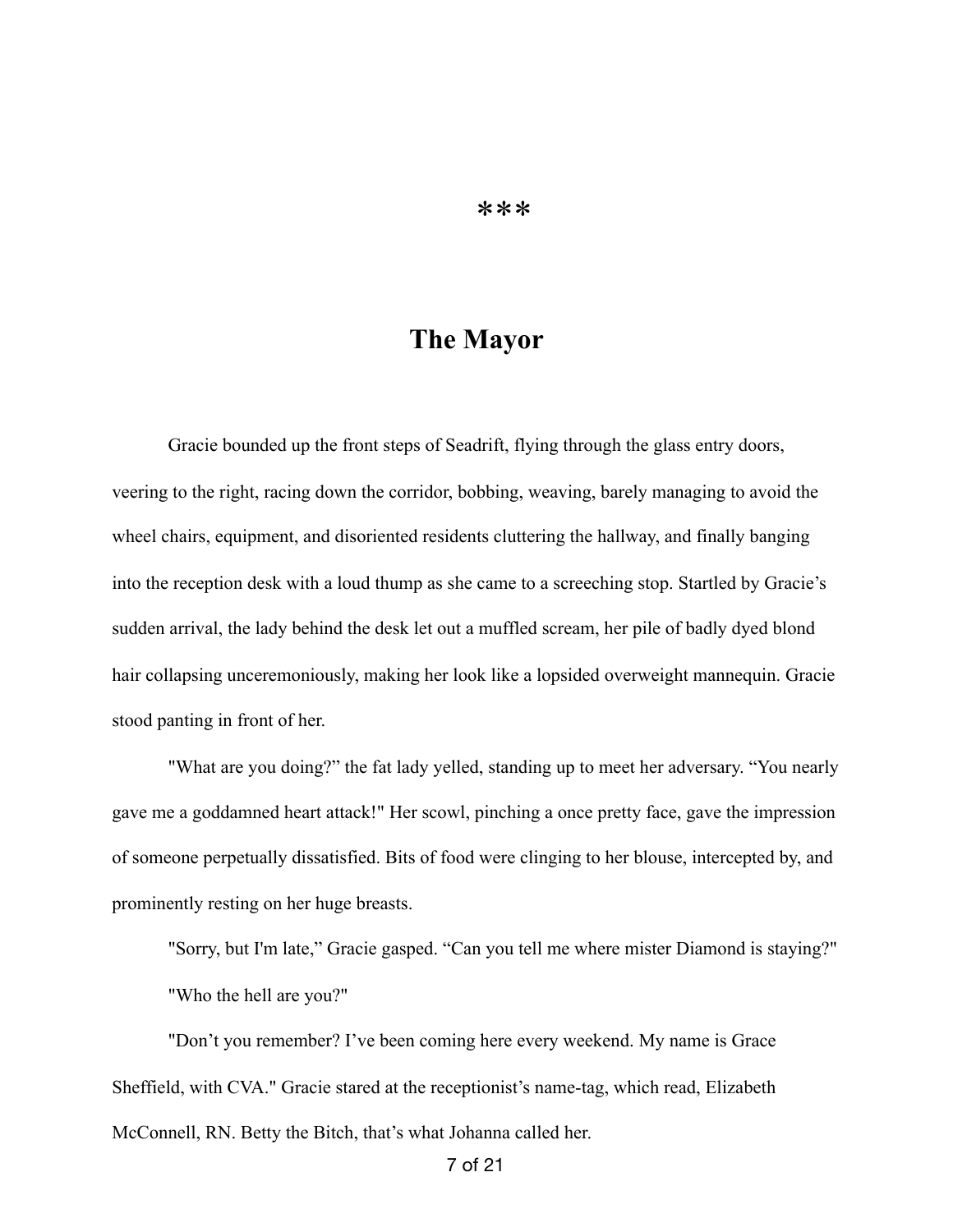Rolling her eyes, Betty muttered, "Why do these people always show up on my shift?" She sat down very slowly and picked up the visitors' list. "Well, Grace Sheffield, if you ever come running in here like that again, I'll make sure you never come back, you understand?" She shoved the clipboard at Gracie. "Here, sign in on the next empty line, but you need to be out of here by lunchtime – that's twelve sharp. Got it?"

 "Jesus, why are you so mad all the time? Whenever I come in here, you treat me like I killed your dog or something." As soon as the words left her mouth, Gracie knew it was a mistake. She did that a lot, shooting off her mouth without thinking about the consequences.

 Leaning forward like a cat about to spring, Betty asked very quietly. "What did you just say to me?"

Gracie sighed. "Never mind, I'll try to tone it down from now on."

"You better do more than try," she said dismissively. "Here, put on this id badge. He's in room 18 – down the hall and to the right. And don't run!"

 Proceeding down the hallway, sickened by the sour smell and depressing atmosphere of Seadrift, she knew she had to get out of CVA somehow. *That guy was right, this place isn't where I want to spend my Saturday mornings,* she thought, resolving then and there to tell Johanna that she'd had enough. And that would be hard, Johanna would blow a gasket, it might even end their friendship.

Opening the door to room 18 as quietly as she could, Gracie slipped inside. She cleared her throat to let Johanna know that she was there.

Looking up, Johanna glared. "It's about time you showed up."

"I'm sorry, I tried to get here on time, honest."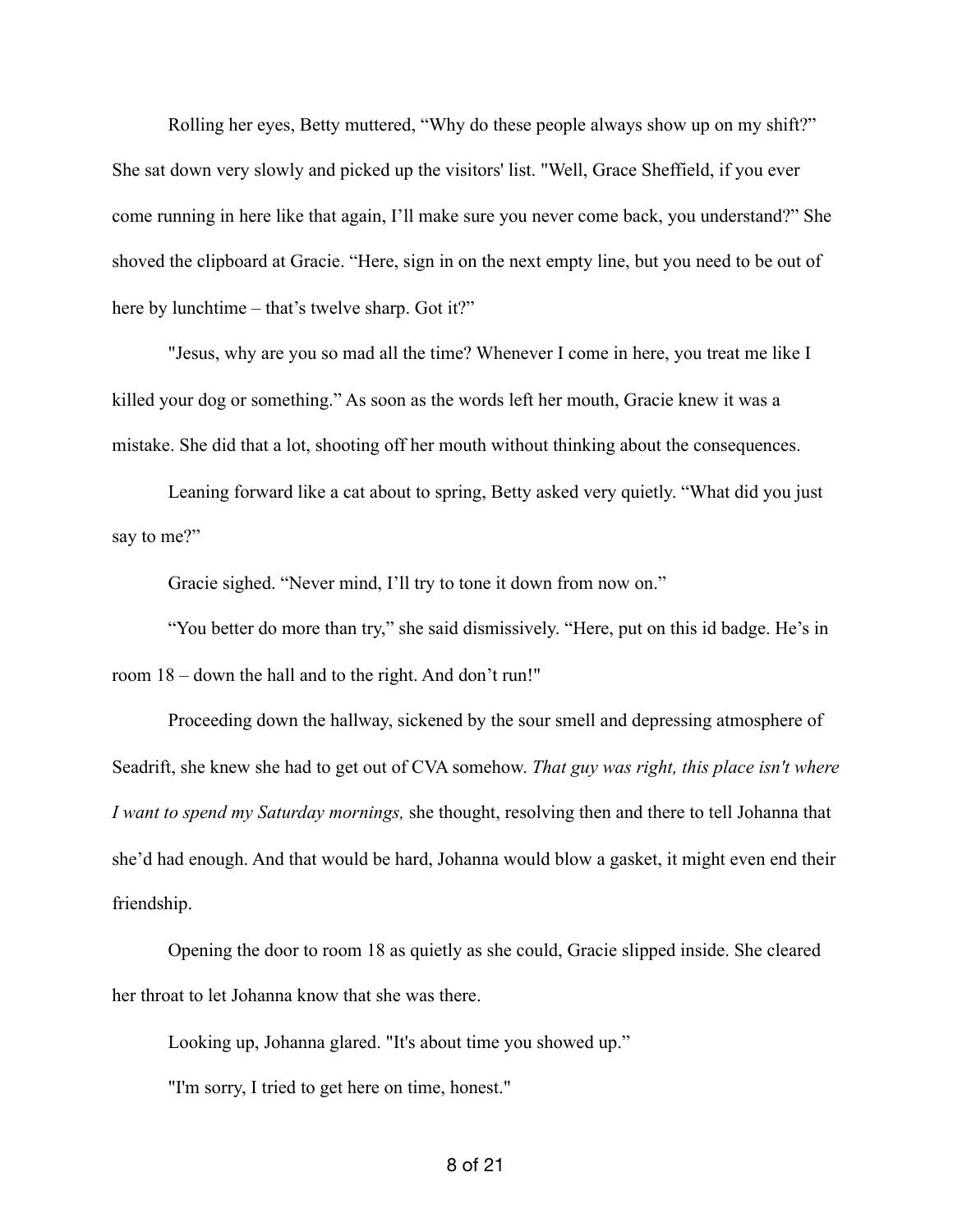"Ah, Miss Sheffield," the mayor exclaimed, greeting her as if a famous celebrity had just walked into his room. "You're the only one I haven't officially met but I've heard so much about you." And then, addressing Johanna he said: "It's just like you said, she looks exactly like Scarlett Johanssen."

"Now you're being silly," Gracie said.

"No I'm not. Oh if you could only see what I see."

 An endless network of wrinkles etched the mayor's upturned smiling face, the pale flesh full of dark liver spots, his hair consisting of a few thin silver wisps desperately clinging to the top of his head. In spite of his ancient exterior, his handsome features were still discernible in the ruins, and his voice had a youthful quality, animating him as he spoke.

"Come close." He patted the bed, beckoning her as if she were his favorite grandchild. She approached awkwardly and as soon as she was close enough he grabbed her hand, his touch warm and gentle. "Thank you so much for being here," he said, shaking her hand rapidly. "You're the one who's going to make this work."

"Sure, I'll do whatever I can." She had no idea what he was talking about and his look, so full of expectation, made her feel uncomfortable.

Sighing, he let go of her hand. "Now, we need to get on with this before I die in this wretched place." He began coughing violently.

 Johanna moved in front of Gracie, gently guiding the old man back on to his pillows. "Now, Mr. Diamond let's not start in about dying again. You know that Dr. Patel told you to stop doing that." She looked at Gracie. "The mayor really wants to go home," Johanna smiled indulgently, "so we need to help him get better right away, isn't that right, Mr. Diamond?"

"That's right, I need to leave before I croak."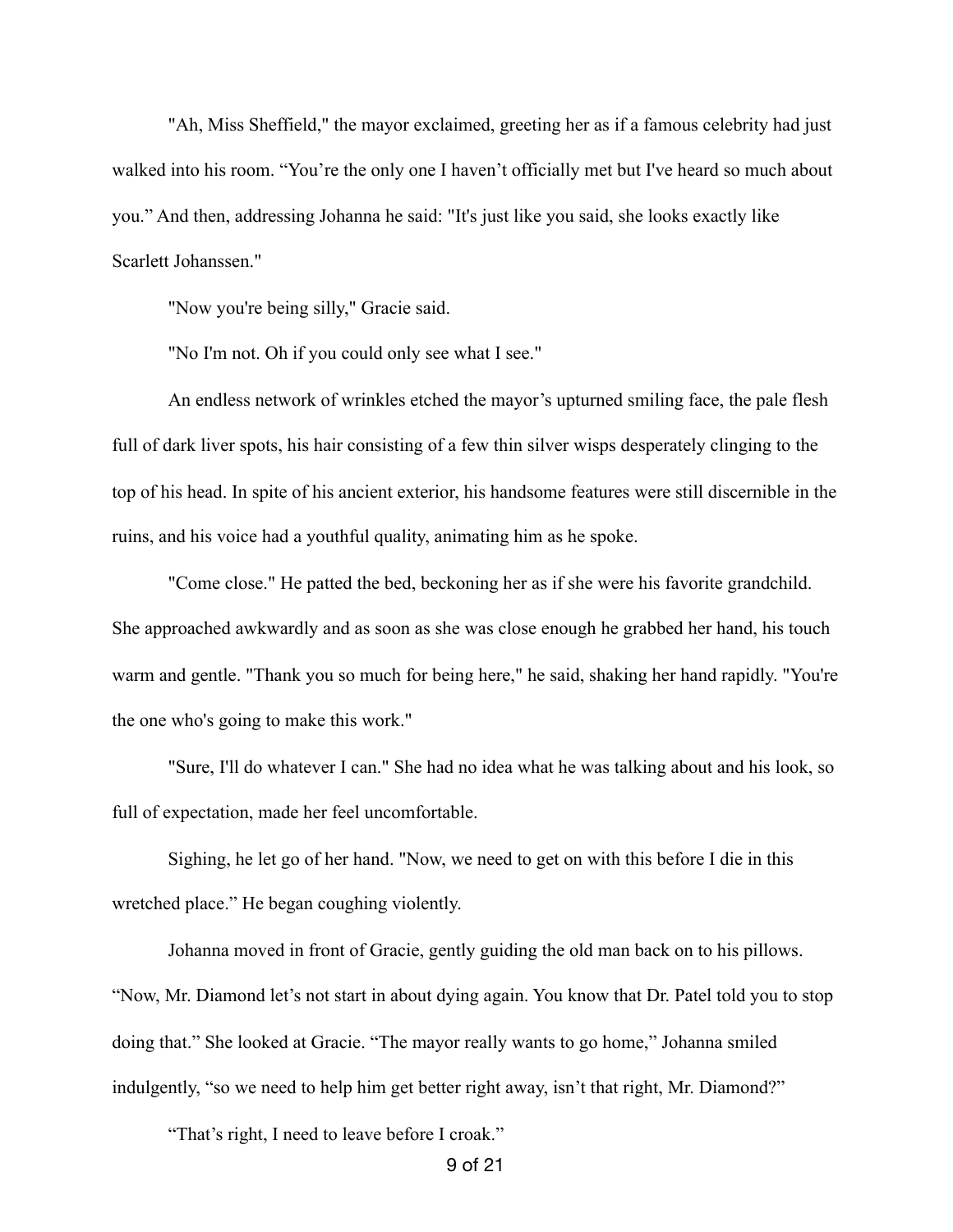Johanna patted him. "You're not dying."

 "Of course I'm dying; everybody in here is dying. That's what you do in places like this – you live a little while and then you die, right? I never wanted to come here in the first place but I had to. This old age is unrelenting. What's important now is that I give you your stones right away."

Gracie thought that she must have heard him wrong: "Did he say 'our stones'?"

 "Okay," Johanna intervened, tapping the mayor gently, "let's not get into the business about the stones either. I think we could use a little music. Will you get my guitar over there, Gracie?"

 "Please don't patronize me. I'm not some senile idiot needing to be coddled like a child. Asher should be here by now."

 Looking at Johanna, Gracie fumed, "Did he say Asher, Johanna? Is there something you're not telling me?"

The mayor quickly responded. "Don't worry, Asher will do fine. I have three stones and I've decided to entrust them to the three of you. You need to work together as a team."

Gracie couldn't believe what she was hearing. Asher was the last guy in the world she wanted to be working with at Seadrift. During their training he was constantly making lame jokes and acting like an idiot. "What's this about Asher, Johanna? I thought it was just you and me today."

 Plumping up one of his pillows, Johanna said matter-of-factly, "Sorry, Mr. Diamond, but Asher's not scheduled today. Gracie and I will take good care of you though." She helped him lean forward, putting the pillow behind him.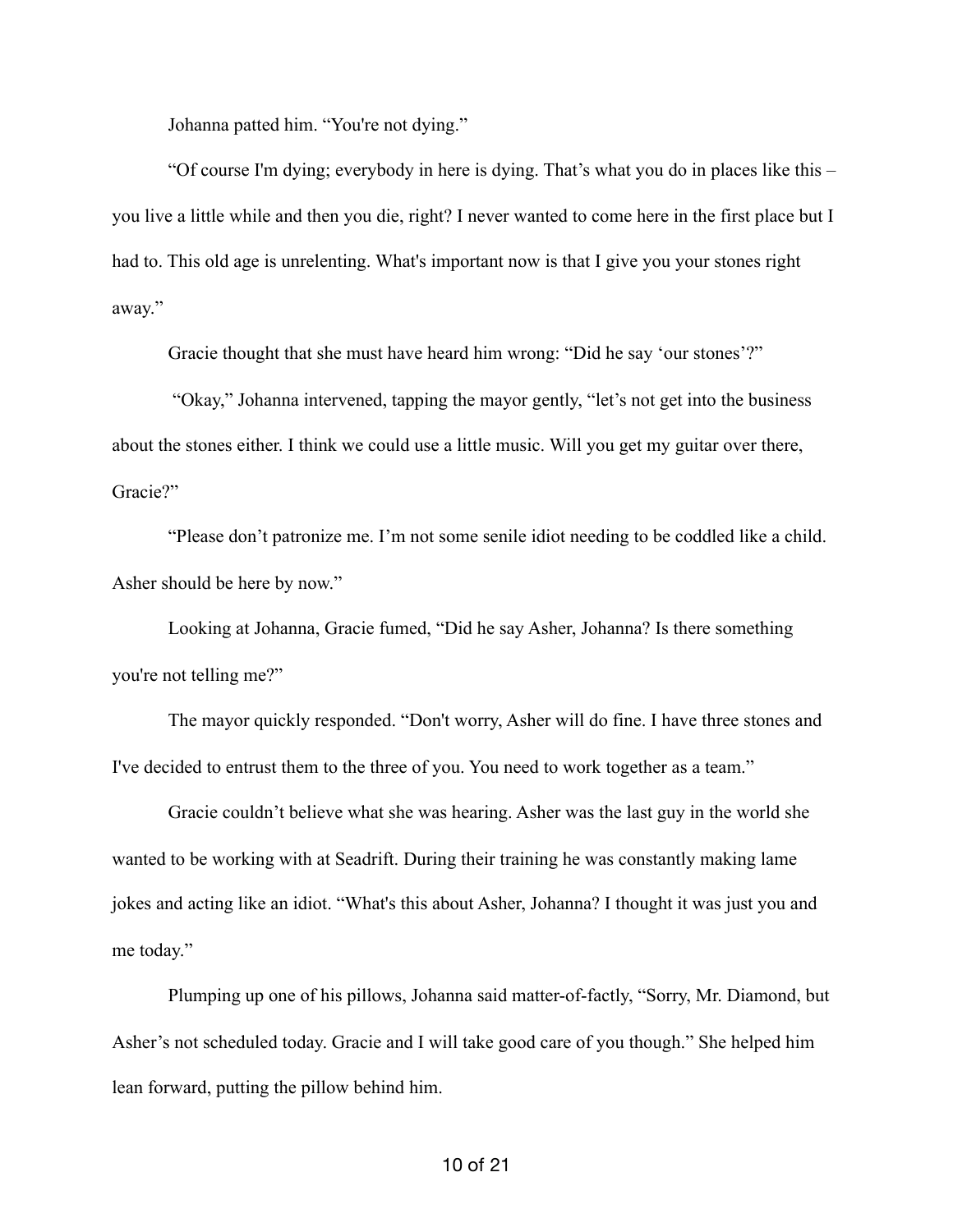But the mayor was insistent. "I told him to come and he said he would. Will you just go find him, please? Call him up if you must. It has to be all of you."

Johanna sighed, motioning toward the door with her head. "Alright," she said, keeping her eyes on Gracie. "We'll see if we can find Asher, okay? C'mon, Gracie." She ushered Gracie out the door, closing it behind her.

Johanna locked her arm in Gracie's, guiding her down the hall, away from the room and back toward the reception desk. "He's acting very strange isn't he?" she whispered. Gracie could feel the strength in Johanna's grip. Tall and black and beautiful, Johanna's physical strength matched her emotional strength, a veritable rock of good sense and compassion. Johanna continued whispering as they made their way down the hall. "I swear to you he seemed alright last week, but today he just keeps going off on these tangents. Who knows? Maybe they're prescribing too many drugs for him."

 Stopping in the middle of the hallway, Gracie yanked her arm away. "That does it!" "What's the matter with you?"

"I hate this place!" she hissed. "And why did you ever have to get us mixed up with that old man anyway? I should have listened to the guy on the bus."

"What guy on the bus?"

"There was a guy on the bus who warned me that the mayor had gone off the deep end. And he would know, he was his son for God's sake."

"His son? I didn't know he had a son."

"That doesn't matter, does it? The point is that crazy man is saying Asher has to help us take care of him. Who does he think he is anyway, ordering us around like that?"

"Don't be mean, Gracie. Anyway, forget about Asher, he's not scheduled until tomorrow."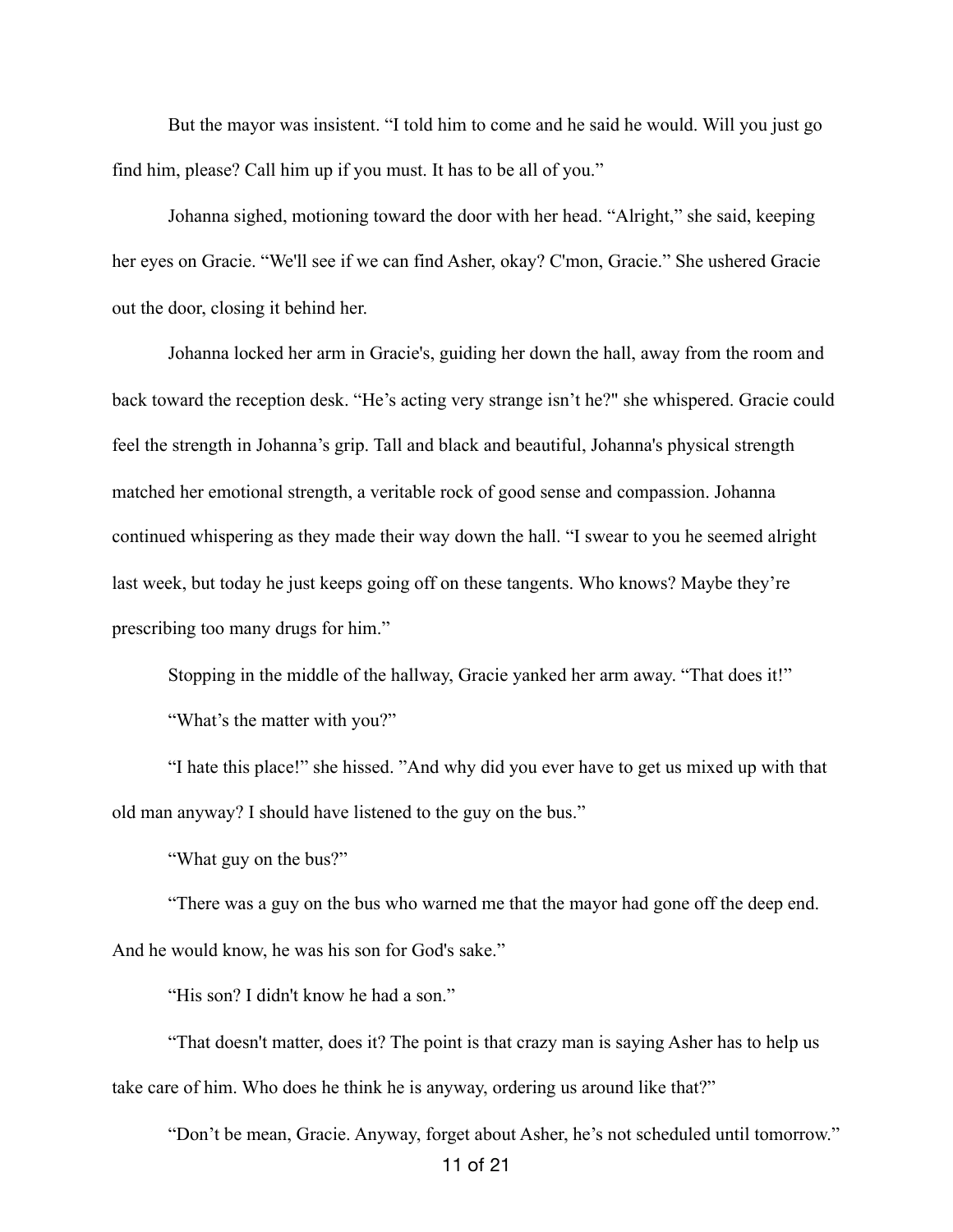"I don't care. I don't want to do this anymore."

"What are you talking about?"

"I want to leave."

"You just got here."

"I want to quit."

After dropping that bomb, Gracie braced herself for the worst as she watched Johanna quickly take one of the chairs that lined the hallway. As soon as Gracie sat down beside her Johanna spoke in an angry whisper. "You can't quit, you promised you'd help me."

"Okay then, if you want me to keep helping you we need to find somebody else. This guy is too depressing."

Johanna didn't say anything. Slowly shaking her head, looking down at the floor, she was the picture of resignation.

"Well, don't you think he's depressing?" Gracie pressed her.

Johanna turned, looking straight into Gracie's eyes. "Promise you won't get mad?"

"I hate it when people say that."

"Too bad... 'cause I'm gonna say it anyway. Sometimes I think you're the most selfish person I know. You're always late, no matter what it is, you're always late. That's the first thing. And that's a sure sign of being totally self-centered. But even worse than that is your attitude about volunteering. Volunteering is important to me, that's why I'm the campus rep for CVA. But you don't even care, do you?"

Gracie shrugged. "I guess I'm just not as good as you, Johanna."

"Are you being sarcastic?"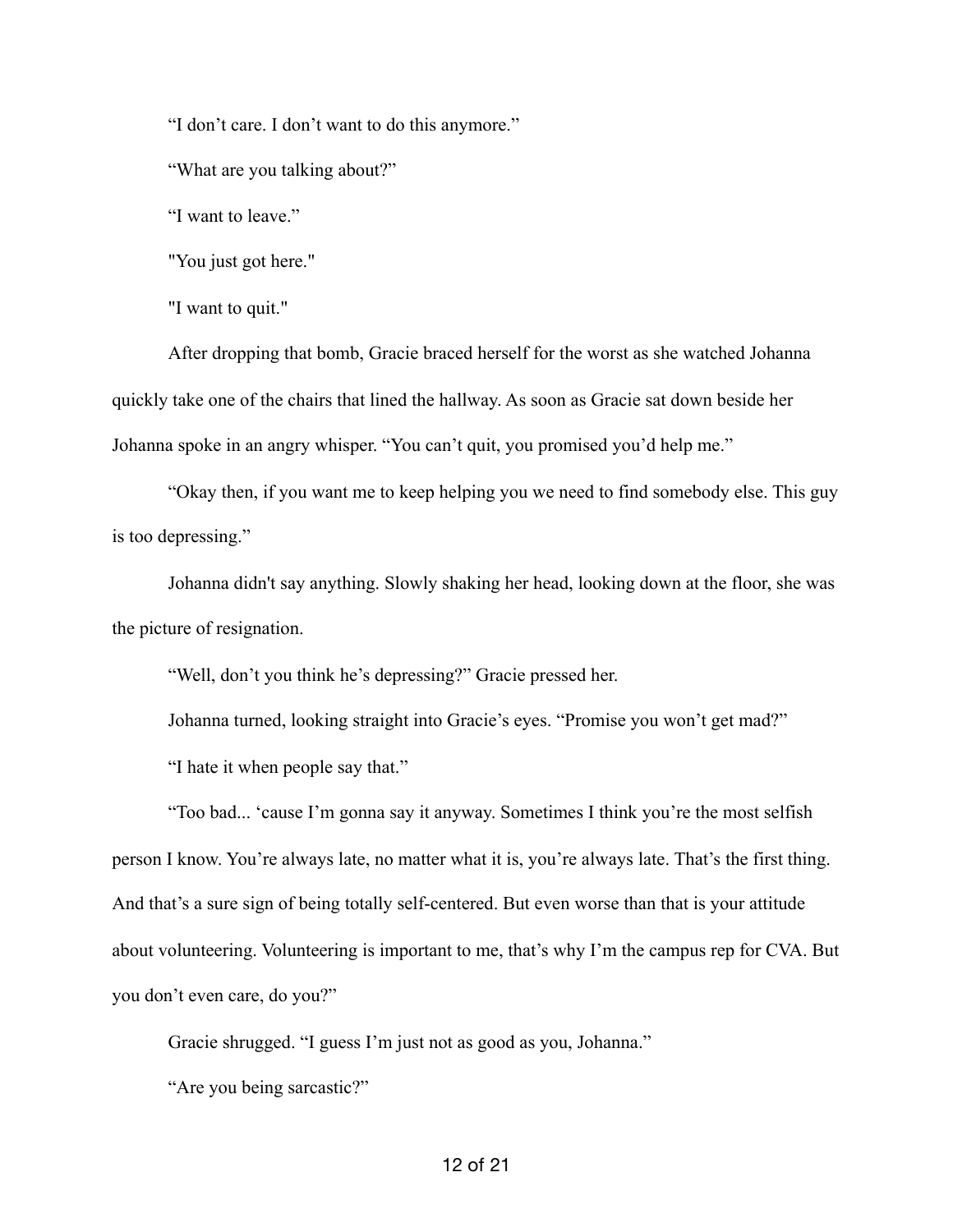"No, I'm serious. You have a real heart for this volunteering stuff, I don't. I have a hard enough time paying my bills and staying in school. You'd be better off without me anyway."

Johanna could tell that this wasn't just some fabricated excuse for quitting, Gracie didn't operate that way. "Don't say that, it's not true, I depend on you," she assured her.

"Right..."

"I do, you and I complement one another." She felt bad for attacking her best friend. Gracie had a lot to teach Johanna about being perfectly honest and spontaneous. Unlike her, Gracie went with her feelings and didn't second guess herself. Johanna put on a good act of being in charge, cool, calm, and collected, but she knew it was done to cover up some of her insecurities. It was her way of keeping the wolf at bay. She reached over and touched Gracie's hand. "Please, Gracie, stay with this a little longer. It'll get better, I promise. We're a team, remember?"

"Some team. All we do is argue."

"Well that's what best friends do, it makes them grow closer. We argue because we care about each other, right?"

"Yeah, maybe. I guess I'm a little stressed out by being forced to take the bus all over the place."

"Yeah, I know, but you'll be getting your license back next week and things will be a lot easier"

"I still think we should find somebody else to call on this morning, Johanna. There must be…" Out of the corner of her eye, Gracie caught Asher striding up the hall toward them, his CVA shirt and tie making him look like a Mormon missionary doing field work. "Oh God, it's him. Damn it, Johanna, I thought you said he wasn't coming in this morning."

13 of 21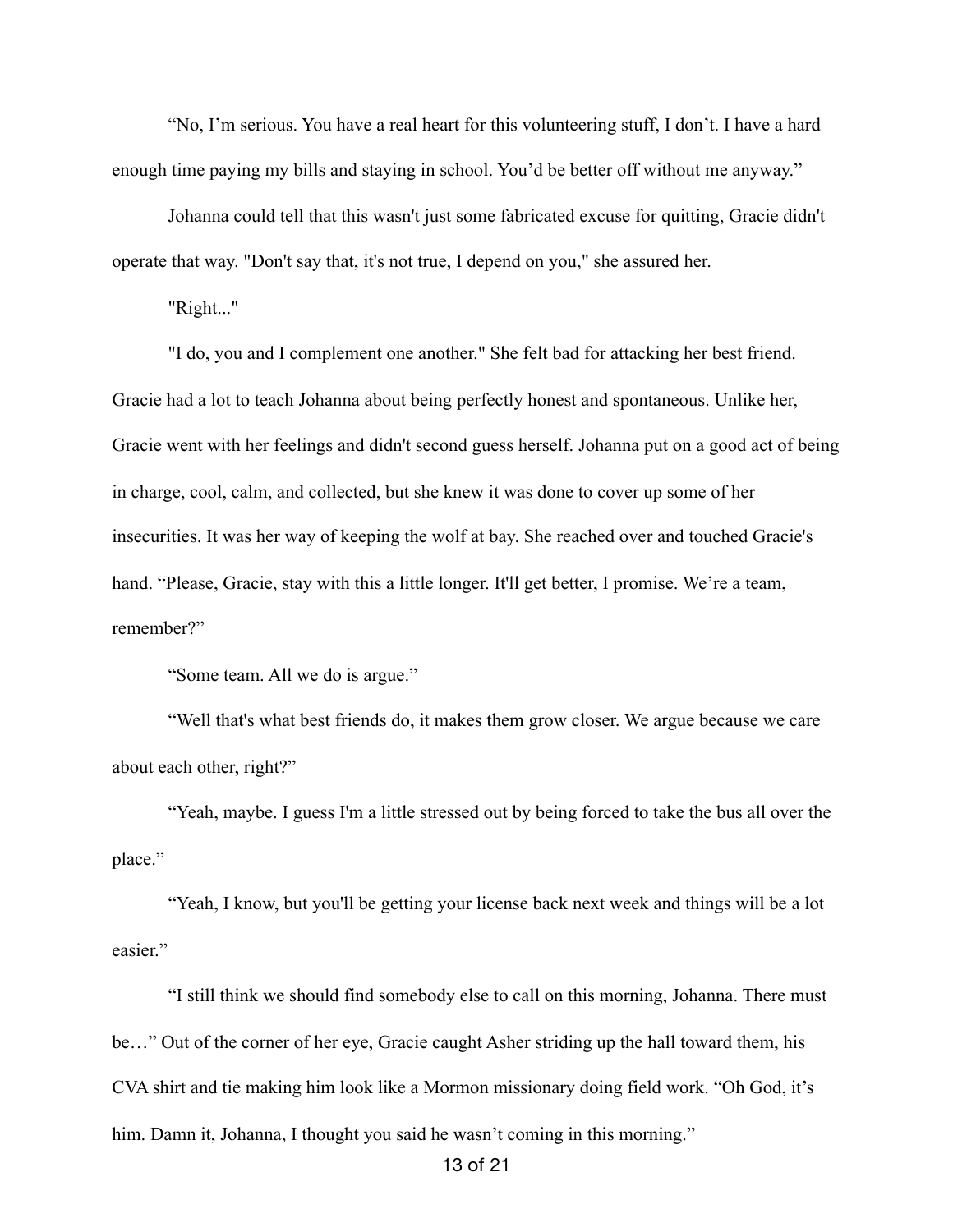Looking down the hall at Asher, Johanna frowned. "He isn't supposed to, he must have misread the schedule."

 Asher came straight at them, proceeding to talk in a hushed tone of voice. "Sorry I'm late. Are we all ready to go?" He sat down next to Johanna, leaning into her with that dumb look on his face, smiling conspiratorially for no reason.

"What are you doing here, Asher?" Johanna said, her voice seething with anger.

"That's not much of a greeting," he said, leaning back in his chair.

"I didn't schedule you today, you can't just come down here whenever you want."

"The mayor's taking us somewhere, isn't he? That's what he told me yesterday."

Gracie grumbled, "Stop trying to be funny, Asher. The old man is obviously very sick."

"Yeah," Johanna said, "you need to be a little more sensitive."

"I am sensitive. And I don't think he's sick. Gracie says it like he belongs in a psychiatric ward instead of an old folks' home."

Gracie and Johanna sat, unresponsive, not even looking at him as he continued, hoping he would get up and go away. "The only reason he's here is because somebody is trying to hurt him. At least I think that's what he told me." The words fell with a thud, followed by silence. With his bizarre sense of humor, it was always hard to tell when Asher was being serious.

 Johanna looked up and glared at him. "You really think this is funny, don't you?" "Well, kind of."

"I thought so."

"Yeah, but I swear, he told me somebody was out to get him. People shoot politicians all the time, right? That's not so farfetched."

"He's certifiably paranoid, Asher," Johanna said wearily, "and that's not funny, it's sad."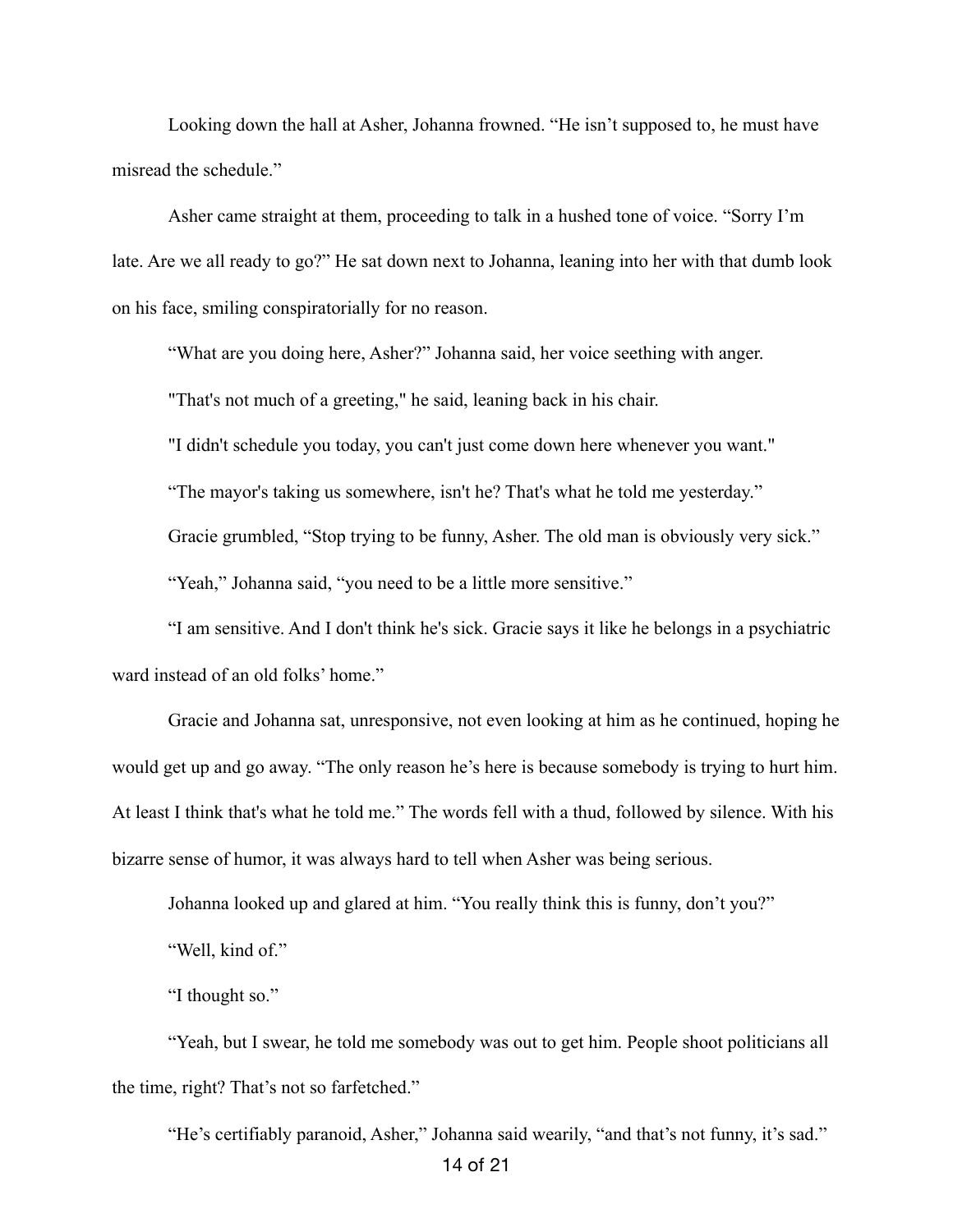Asher smiled. He was good-looking; there was no doubt about that, with his curly black hair and his crooked smile. But something about him was messed up, probably the result of smoking too much dope when he was a kid being moved around from one foster home to another. It was actually quite amazing that he had been admitted into UCSC, given his personal history, which wasn't pretty.

 He continued smiling and talking. "Okay, you're right, Johanna. He is kind of eccentric. Too bad though."

"What's too bad?" Johanna shot back.

"Too bad he isn't taking us with him. You should have heard what the old guy was telling me yesterday."

 Gracie could see the smoke coming out of Johanna's ears, her eyes shooting daggers at Asher, but he plowed ahead anyway, his absolute recklessness causing Gracie to marvel.

"He told me that he chose the three of us for some kind of special job, he said that we were blesséd. You know, like "blesséd are the meek"." He laughed.

Johanna exploded. "Alright, Asher, that's it. You need to get out of CVA today. I don't want you making fun of our clients anymore."

"You can't fire me, if I don't get these community service hours I'll have to pay my fines. I'd probably be kicked out of school."

"Too bad."

 "Hold on, I didn't do anything. I was just being nice, listening to him talk, that's all. Isn't that what we're supposed to do? So when he said he wanted to take us on this trip he has planned I said 'sounds good to me'."

"You don't get it do you, Asher? He's old and he's getting homesick, the poor guy."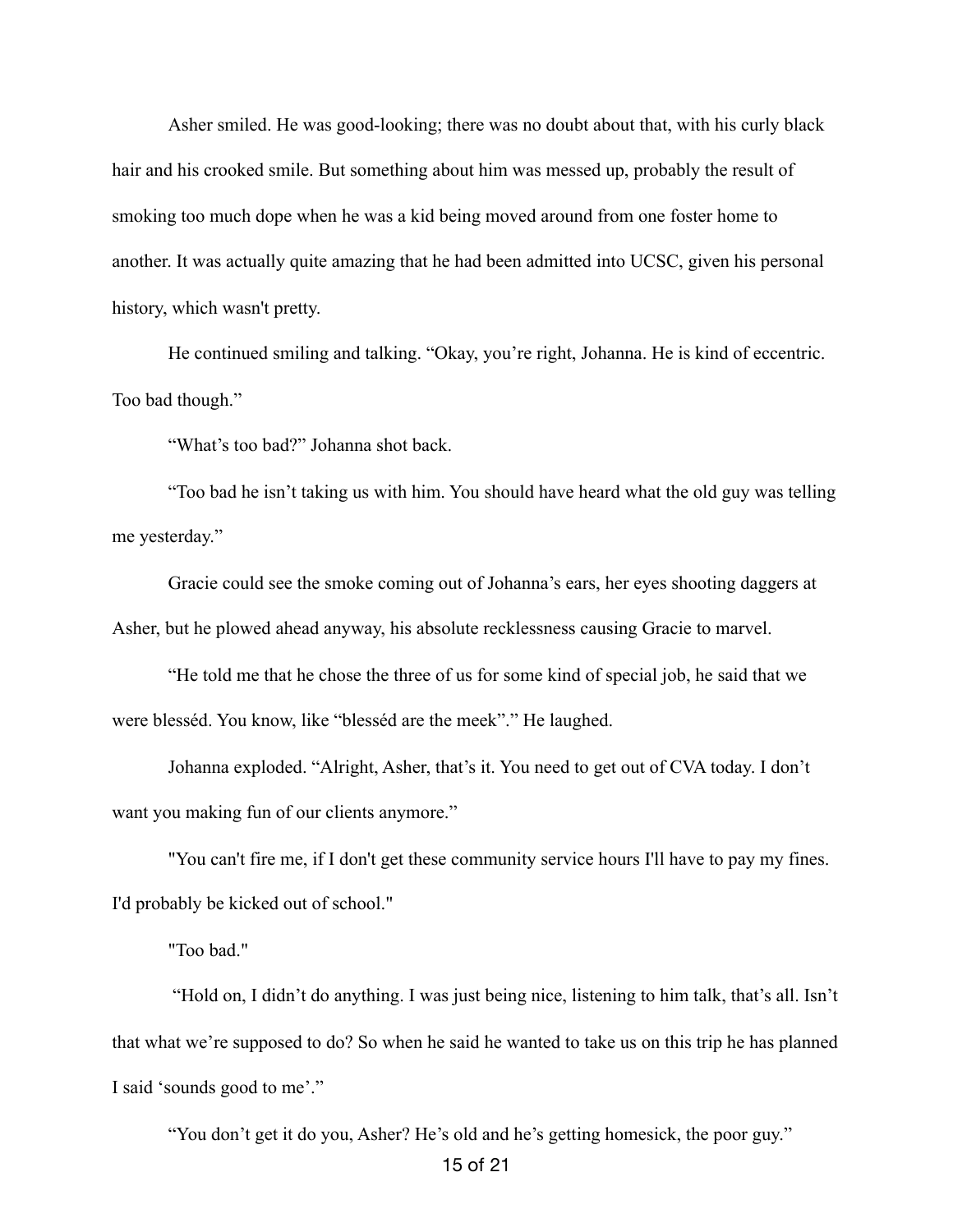"It's not just that, Johanna." Gracie sputtered. "He has Alzheimer's or dementia, or some other kind of serious mental problem. Isn't that obvious?"

With a look of sudden determination Johanna slapped her hands on the arms of her chair and stood up. "Alright! I've had enough of this. C'mon Gracie, let's go get my guitar. We can visit somebody else."

"It's about time." Gracie stood up.

"What about me, Johanna?" Asher asked, following behind the two of them as they headed down the hall.

"You're not scheduled today. So go home."

"I'm not going home after coming all the way down here. Besides he said he wanted to give me something. We're allowed to accept gifts, right?"

"Don't get too excited, Asher," Gracie said, turning around, walking backwards, taunting him. "I think he wants to give you a rock. It's just what you deserve." She laughed.

"A rock?"

"He's crazy, Asher."

\*\*\*

## **The Deep Freeze**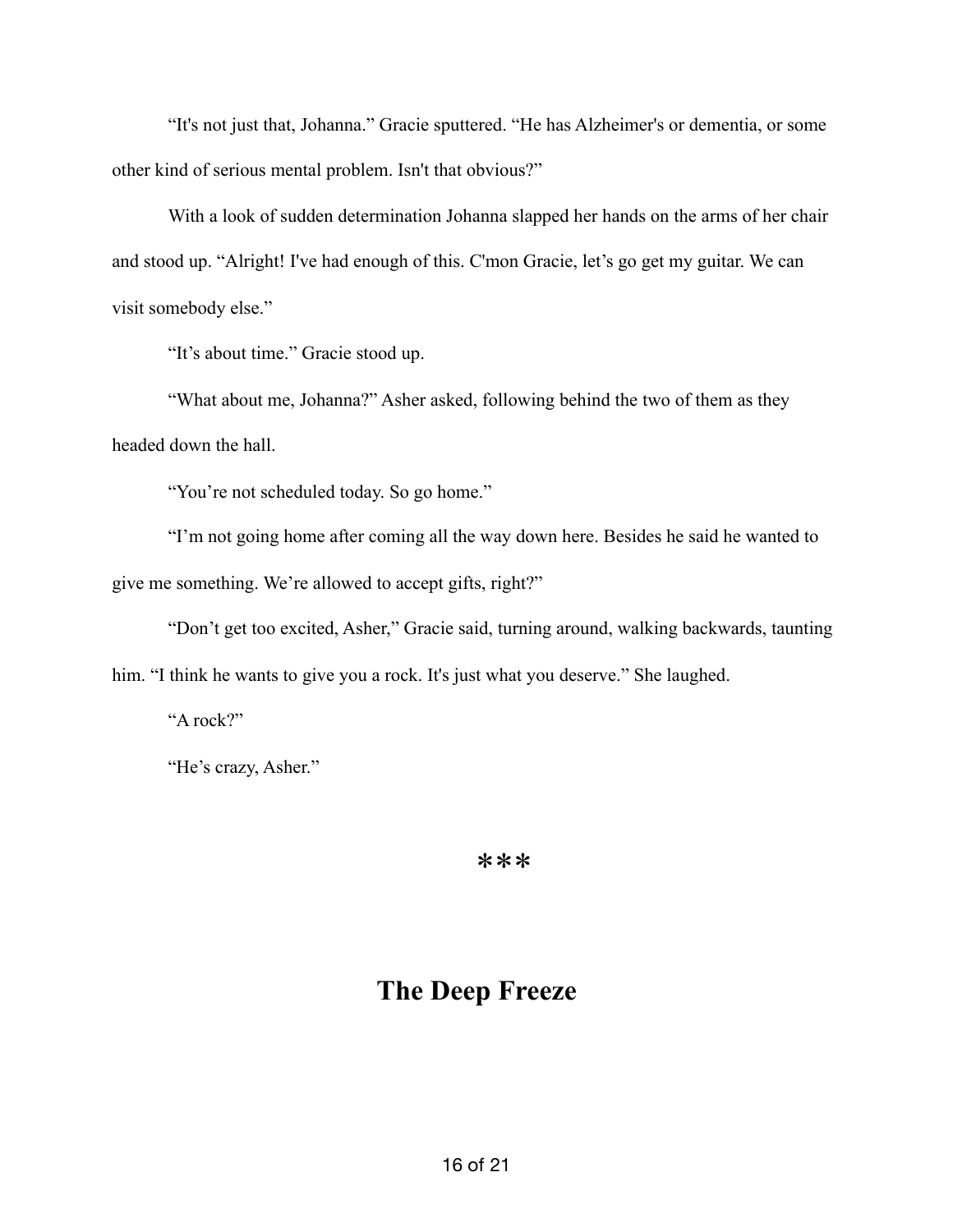The minute she opened the door to Room 18 Johanna knew something was wrong. A blast of cold air hit her in the face. It was like stepping into one of those cold storage facilities in Watsonville.

"Hey, what's going on in here?" she yelled, running over to check the thermostat.

 The mayor lay motionless, his paper-thin skin frozen on his face like a skeletal mask, his labored breath loud and raspy.

 "Somebody turned the air conditioning on full blast," Johanna grumbled, violently moving the little arm. "Hurry up, Gracie, go get some help."

But as Gracie headed toward the door, the mayor stopped her in her tracks. "No, don't let anybody else in this room," he shouted out, his voice surprisingly powerful. "Come over here."

 As if stunned by the old man's sudden outburst, nobody moved. "I said come over here – all of you. I need to talk to you now." He was on his back, looking up at the ceiling.

 They quickly assembled around him like mourners at a wake. Gracie's heart was thumping away in her chest. She'd never seen anybody die before.

"Mayor, what should we do then?" Johanna asked, taking the old man's icy hand in hers.

The mayor spoke very slowly without looking at them. "He's trying to force me to leave. It nearly got me."

"What nearly got you?"

"The tulpa, but I absorbed it for now." He attempted to smile, his demeanor taking on the look of a grinning corpse. With agonizing effort, he motioned toward the tiny nightstand next to his bed. "In… the… drawer… there…"

"Do you have some medicine in here?" Johanna asked, jerking the drawer open.

"The best medicine in the world… get the pouch."

17 of 21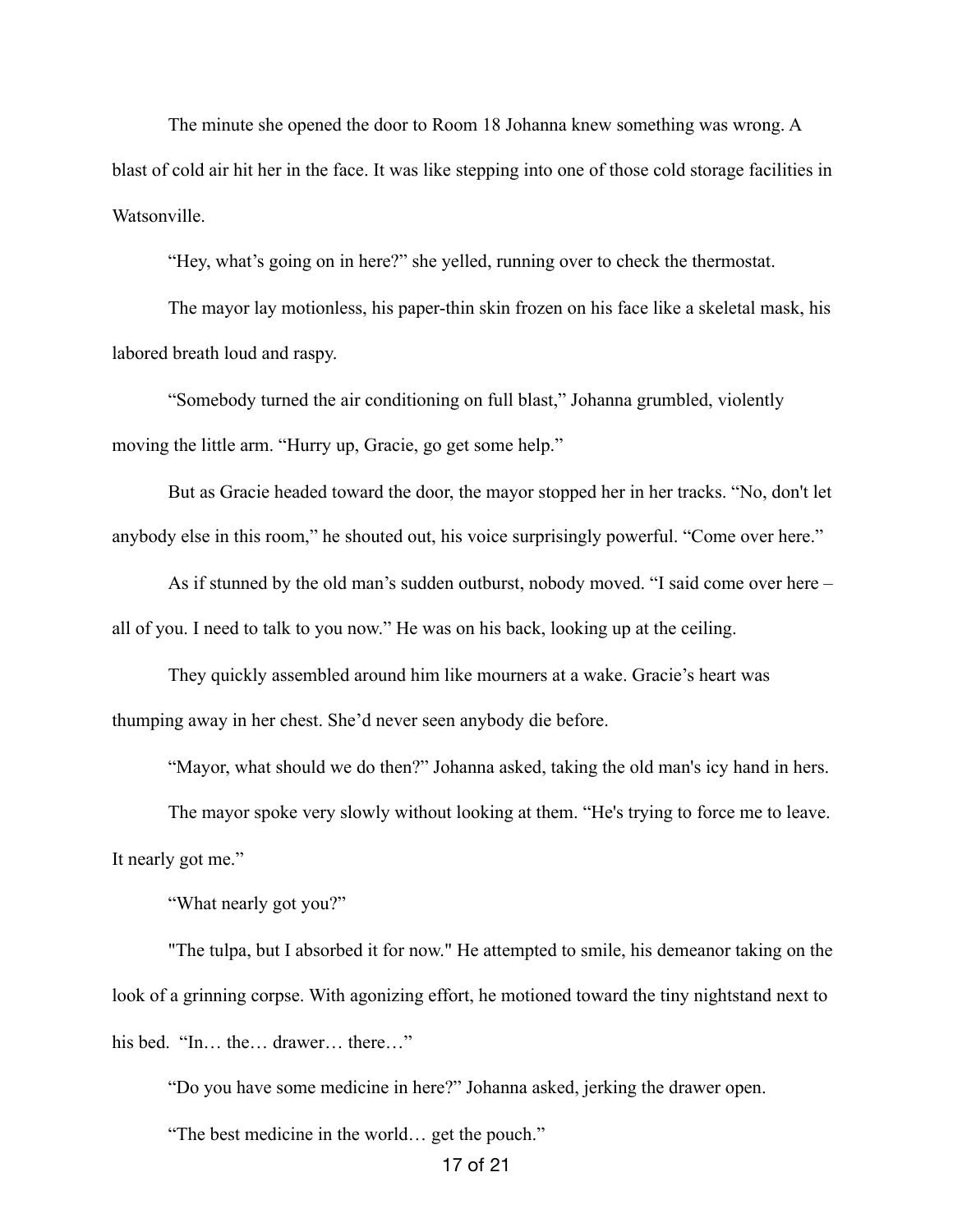Johanna held up a colorfully embroidered leather bag. "You mean this?"

 The mayor's eyes fluttered. "Hurry, we need to do this before he sends more of them." "Who?"

"Krause. Now please… Just dump them on the bed."

 Johanna loosed the leather thong on the bag, shaking the contents on to the bed. Four beautiful green crystals tumbled out, sparkling magnificently against the white sheets. It was the strangest color of green that she had ever seen, the little oval shaped stones changing hue, vibrating as if alive. Unable to tear her eyes away from the mysterious objects, Johanna stood staring at what looked like some kind of script engraved in the glassy surface.

"This growing old is horrible," the old man wheezed, "I hope I never have to do it again." He paused, taking a deep breath, exhausted by the simple act of speaking. Then, with great effort, he lifted his arm as if reaching for the ceiling above him and whispered, "Selah". In a bewildering flash of movement, one of the stones shot from the sheet, through the air, right up into the old man's hand.

Asher leaned forward, staring at the other three stones. He slowly reached toward them and another one jumped off the sheet, forcing him to catch it. Looking down at the gem in his palm, he whispered breathlessly: "What are these, magnets of some sort?"

The old man answered him in a hoarse whisper. "Mani stones."

"Mani stones? What's a mani stone?"

"Now take the other two. It mustn't get hold of these."

"It?" Asher repeated the word, looking at Johanna and raising his eyebrows.

Johanna shook her head. "There's no way we're taking any of your personal belongings,

mayor Diamond. It's against the rules. Give it back to him, Asher."

18 of 21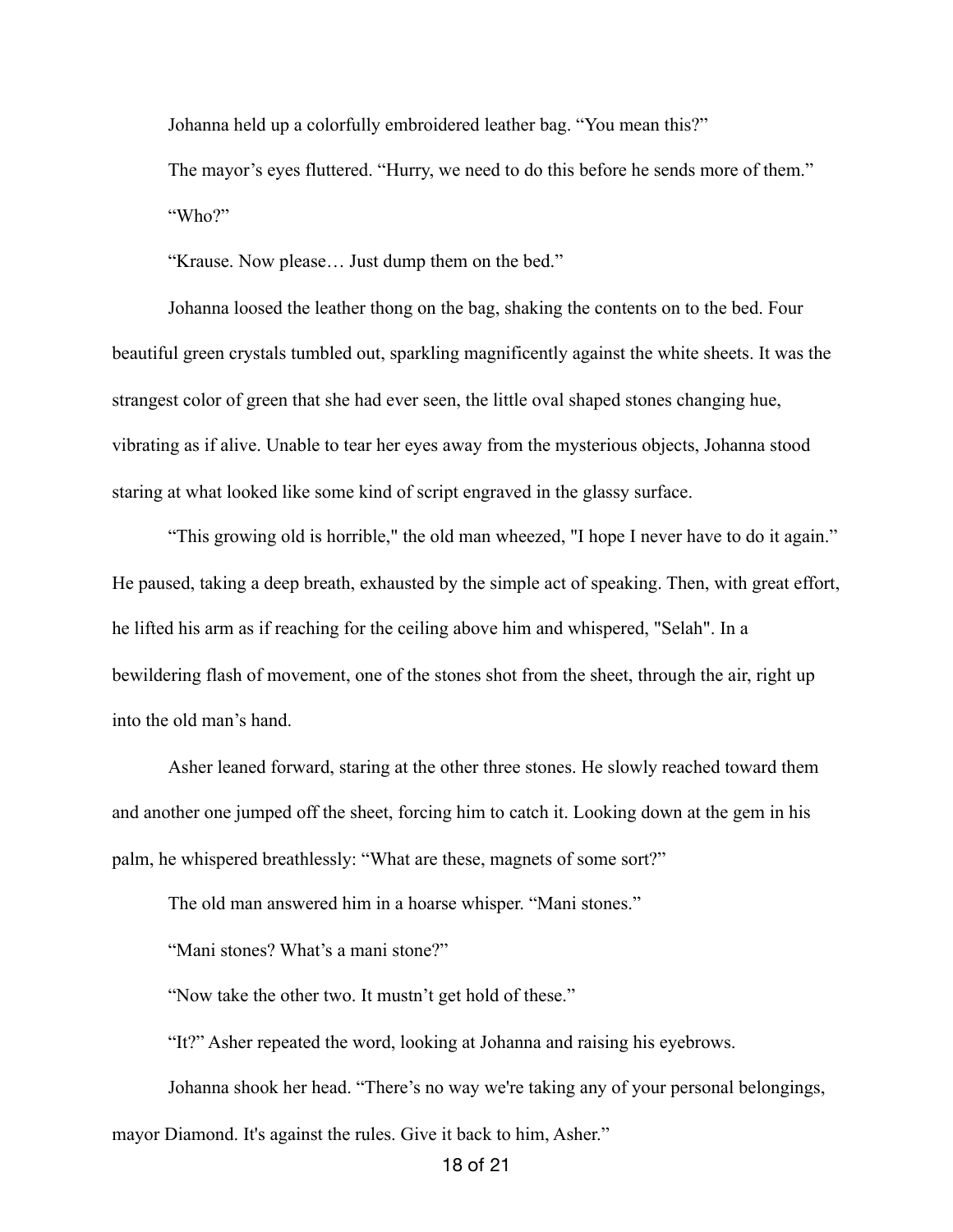Feeling sorry for the old man, Gracie whispered, "He's only trying to be generous, Johanna, lighten up a little." She reached out, meaning to pick up one of the stones, but as she did so one of them flew into her hand. It was extraordinarily light, almost weightless, and surprisingly warm to the touch. She sensed that it was pulsing, like a tiny beating heart encased in glass.

"Take yours, Johanna," Asher said solemnly.

"This isn't right." she said in a faltering voice, slowly shaking her head.

"Just take it," Asher repeated, pushing her hand toward the bed.

"Go ahead," Gracie whispered. "We'll return them later."

And then, to Johanna's amazement, the last one floated into the air, insistently bumping against her hand until she opened it, the stone popping into her palm like a bird settling into its nest.

 Meanwhile, the mayor had begun chanting, or praying in a foreign language, his lips moving very rapidly. As he continued doing this, his body relaxed, settling into the bed, appearing to be letting go of a heavy weight. After several moments, he opened his eyes, now clear and bright, the eyes of a younger, healthier person, in the face of an old man. "Sorry, but I need to get out of this decaying heap," he whispered apologetically. "No matter what happens, keep those stones safe. Understand?"

The room was absolutely still, only the old man's labored breathing filling the silence, his efforts reminiscent of a fish out of water, desperately attempting to gulp in the air around it. "Ppull the sheet over my head," he gasped. "You don't want to see this."

Johanna gently touched the top of his head. "I'm afraid you..."

"Please," the mayor breathed out, his lips barely moving. "Just lift it over my head."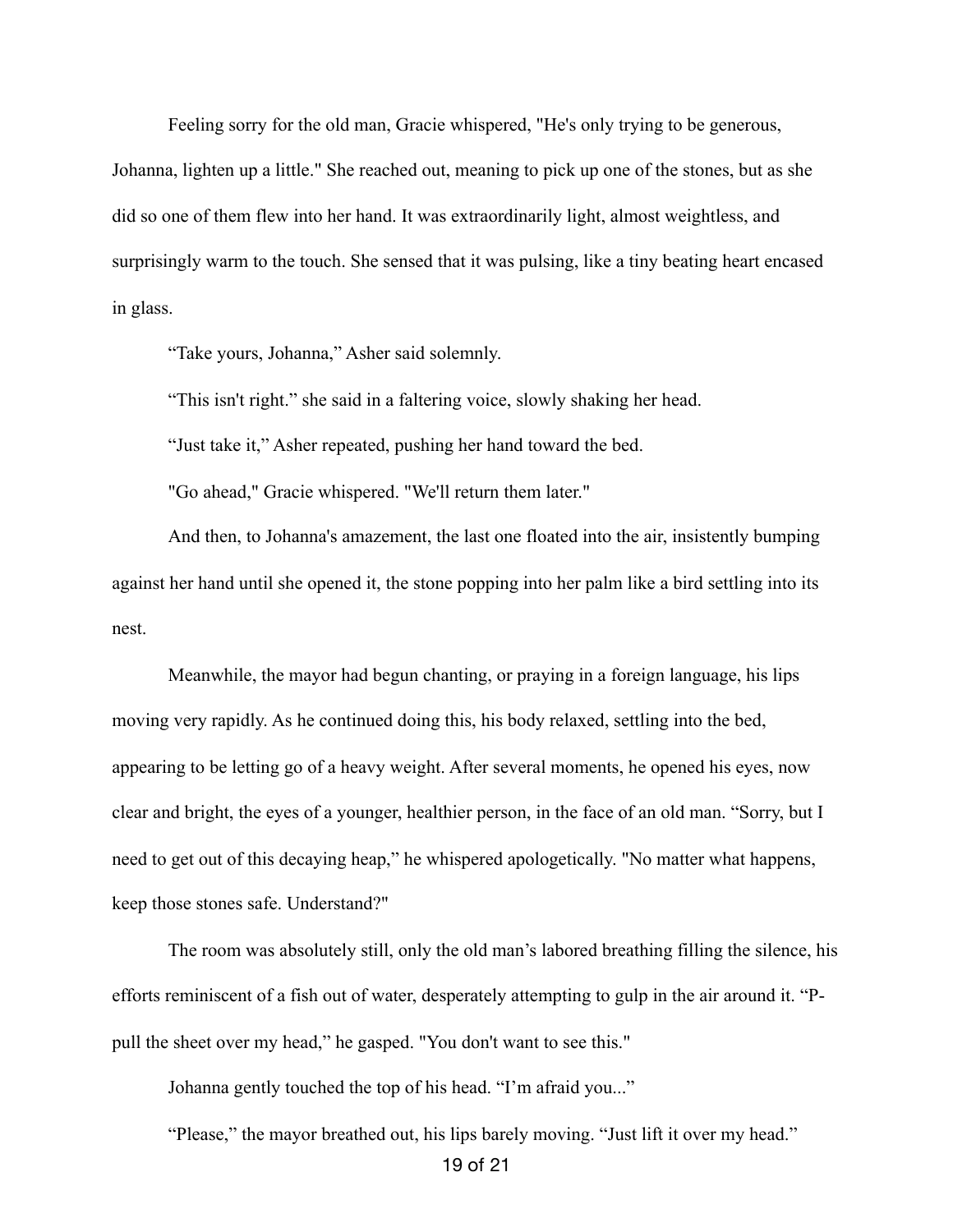Johanna reluctantly lifted the sheet, covering the old man's silent, impassive face.

The moment she did this, the door burst open with Betty the Bitch standing on the threshold. "Alright, it's nearly twelve o'clock..." she stopped as soon as she saw them gathered around the bed. Putting her hand to her mouth, she gasped, "My God! What's going on in here?" She ran toward them. "This place is like a refrigerator." Looking at the bed, she roared, "Is he dead?"

No response.

 "Get away from him right now!" She shooed the three of them away from the bed, pressing the red call button dangling from the headboard, and continuing to rant. "You don't just cover them up if they die."

 Within moments, the doctor rushed into the room. "What happened?" she asked, running toward the old man's bed.

 "They just went and covered him up, Dr. Patel. They probably froze him to death." Betty glowered at Gracie. "I knew it when you came running in that front door. Nothing but trouble, I said to myself, and now look what you've done."

"We didn't do anything," Gracie yelled at her.

 "Is this some kind of joke?" The doctor stood next to the mayor's empty bed with the sheet raised, the sheet being rigid, like a plastic mold, a mold with the distinct outline of the mayor's body still visible. "Where is he? And what did you do to this sheet?"

Johanna stammered, "B-but he was here just a second ago, we..."

 "Don't be ridiculous!" the doctor shouted. "Betty, close the door and see if you can get the heat back on." Dr Patel took out her cell phone. "Bill? I want you to lock down until further notice… Yes, lock it down… we have a missing patient. You know what Mayor Diamond looks 20 of 21